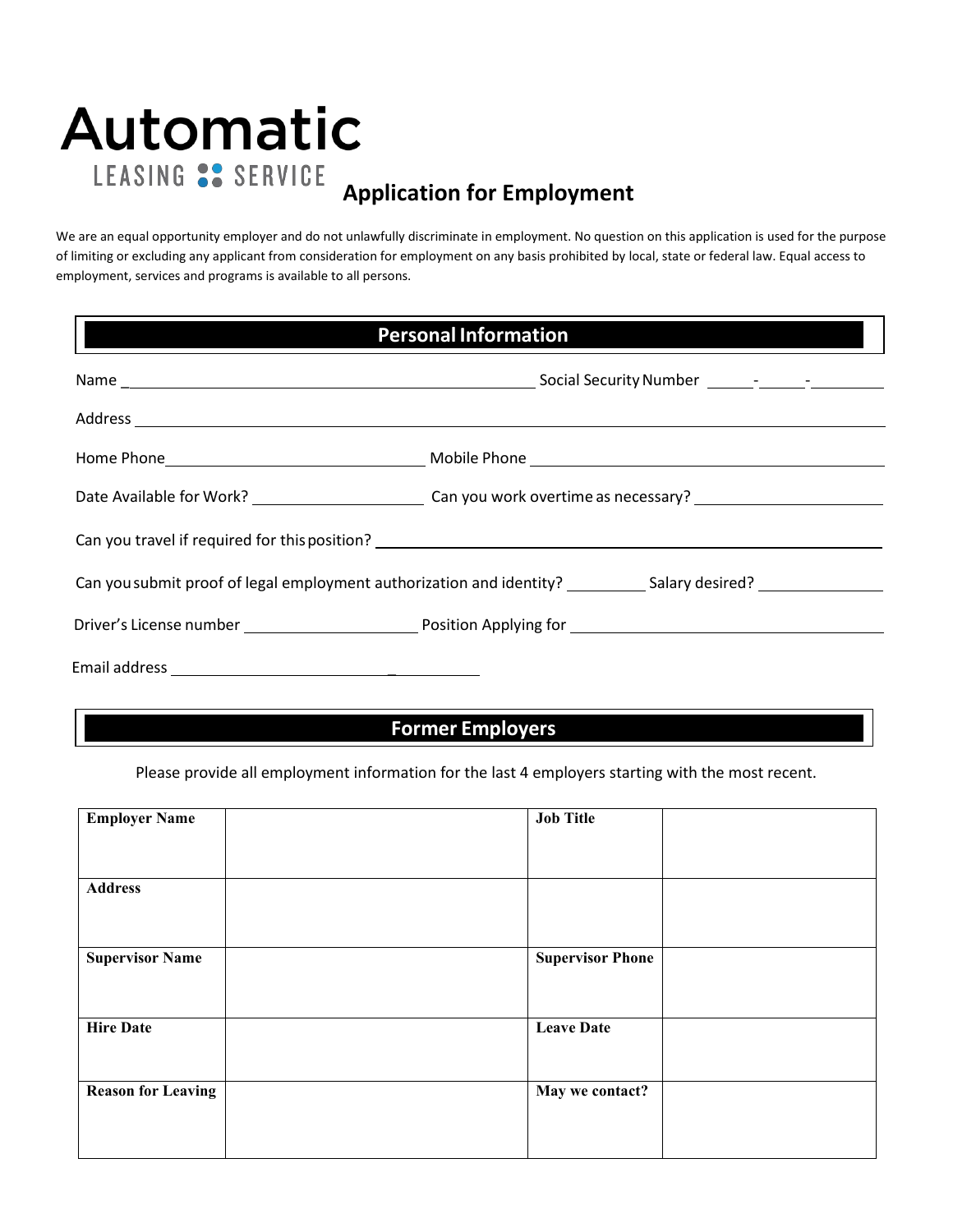| <b>Employer Name</b>      | <b>Job Title</b>        |
|---------------------------|-------------------------|
| <b>Address</b>            |                         |
| <b>Supervisor Name</b>    | <b>Supervisor Phone</b> |
| <b>Hire Date</b>          | <b>Leave Date</b>       |
| <b>Reason for Leaving</b> | May we contact?         |

| <b>Employer Name</b>      | <b>Job Title</b>        |  |
|---------------------------|-------------------------|--|
|                           |                         |  |
|                           |                         |  |
| <b>Address</b>            |                         |  |
|                           |                         |  |
| <b>Supervisor Name</b>    | <b>Supervisor Phone</b> |  |
|                           |                         |  |
| <b>Hire Date</b>          | <b>Leave Date</b>       |  |
|                           |                         |  |
| <b>Reason for Leaving</b> | May we contact?         |  |
|                           |                         |  |

| <b>Employer Name</b>      | <b>Job Title</b>        |  |
|---------------------------|-------------------------|--|
|                           |                         |  |
| <b>Address</b>            |                         |  |
| <b>Supervisor Name</b>    | <b>Supervisor Phone</b> |  |
| <b>Hire Date</b>          | <b>Leave Date</b>       |  |
| <b>Reason for Leaving</b> | May we contact?         |  |